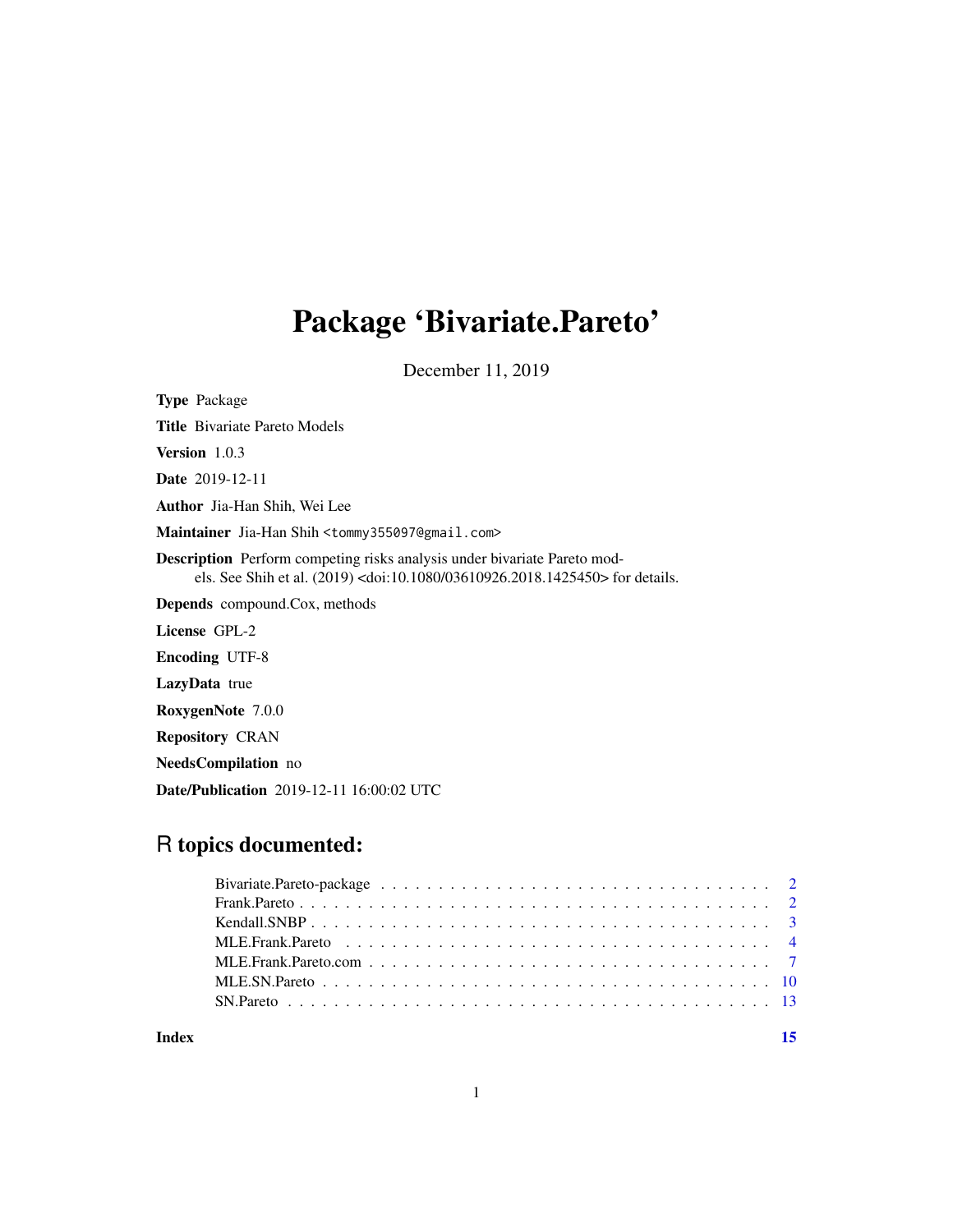<span id="page-1-0"></span>Bivariate.Pareto-package

*Bivariate Pareto Models*

#### Description

Perform competing risks analysis under bivariate Pareto models. See Shih et al. (2018) for details.

#### Details

The functions in this package are based on latent failure time models with competing risks in Shih et al. (2018). However, they can be adapted to dependent censoring models in Emura and Chen (2018). See MLE.SN.Pareto for example.

#### Author(s)

Jia-Han Shih, Wei Lee

Maintainer: Jia-Han Shih <tommy355097@gmail.com>

#### References

Shih J-H, Lee W, Sun L-H, Emura T (2018), Fitting competing risks data to bivariate Pareto models, Communications in Statistics - Theory and Methods, doi: 10.1080/03610926.2018.1425450.

Emura T, Chen Y-H (2018) Analysis of Survival Data with Dependent Censoring, Copula-Based Approaches, JSS Research Series in Statistics, Springer, in press.

Frank.Pareto *Generate samples from the Frank copula with the Pareto margins*

#### Description

Generate samples from the Frank copula with the Pareto margins.

#### Usage

```
Frank.Pareto(n, Theta, Alpha1, Alpha2, Gamma1, Gamma2)
```

| n      | Sample size.                                               |
|--------|------------------------------------------------------------|
| Theta  | Copula parameter $\theta$ .                                |
| Alpha1 | Positive scale parameter $\alpha_1$ for the Pareto margin. |
| Alpha2 | Positive scale parameter $\alpha_2$ for the Pareto margin. |
| Gamma1 | Positive shape parameter $\gamma_1$ for the Pareto margin. |
| Gamma2 | Positive shape parameter $\gamma_2$ for the Pareto margin. |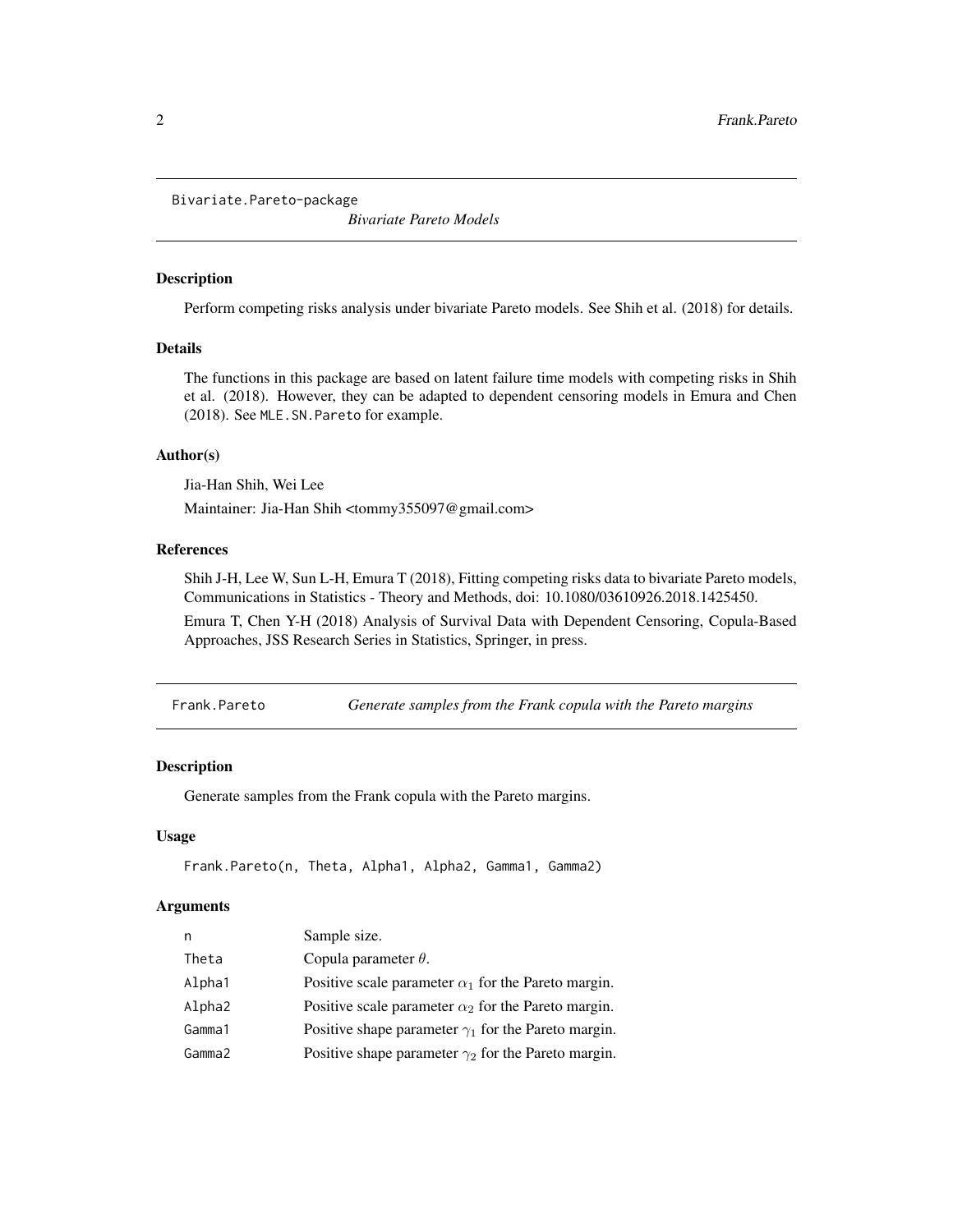#### <span id="page-2-0"></span>Kendall.SNBP 3

#### Value

| X is associated with the parameters Alpha1 and Gamma1.   |
|----------------------------------------------------------|
| Y is associated with the parameters Alpha 2 and Gamma 2. |

#### References

Shih J-H, Lee W, Sun L-H, Emura T (2019), Fitting competing risks data to bivariate Pareto models, Communications in Statistics - Theory and Methods, 48:1193-1220.

#### Examples

```
library(Bivariate.Pareto)
Frank.Pareto(5,5,1,1,1,1)
```
Kendall.SNBP *Kendall's tau under the SNBP distribution*

#### Description

Compute Kendall's tau under the Sankaran and Nair bivairate Pareto (SNBP) distribution (Sankaran and Nair, 1993) by numerical integration.

#### Usage

Kendall.SNBP(Alpha0, Alpha1, Alpha2, Gamma)

#### Arguments

| Alpha0 | Copula parameter $\alpha_0$ with restricted range.               |
|--------|------------------------------------------------------------------|
| Alpha1 | Positive scale parameter $\alpha_1$ for the Pareto margin.       |
| Alpha2 | Positive scale parameter $\alpha_2$ for the Pareto margin.       |
| Gamma  | Common positive shape parameter $\gamma$ for the Pareto margins. |

#### Details

The admissible range of Alpha0  $(\alpha_0)$  is  $0 \le \alpha_0 \le (\gamma + 1)\alpha_1\alpha_2$ .

#### Value

tau Kendall's tau.

#### References

Sankaran PG, Nair NU (1993), A bivariate Pareto model and its applications to reliability, Naval Research Logistics, 40:1013-1020.

Shih J-H, Lee W, Sun L-H, Emura T (2019), Fitting competing risks data to bivariate Pareto models, Communications in Statistics - Theory and Methods, 48:1193-1220.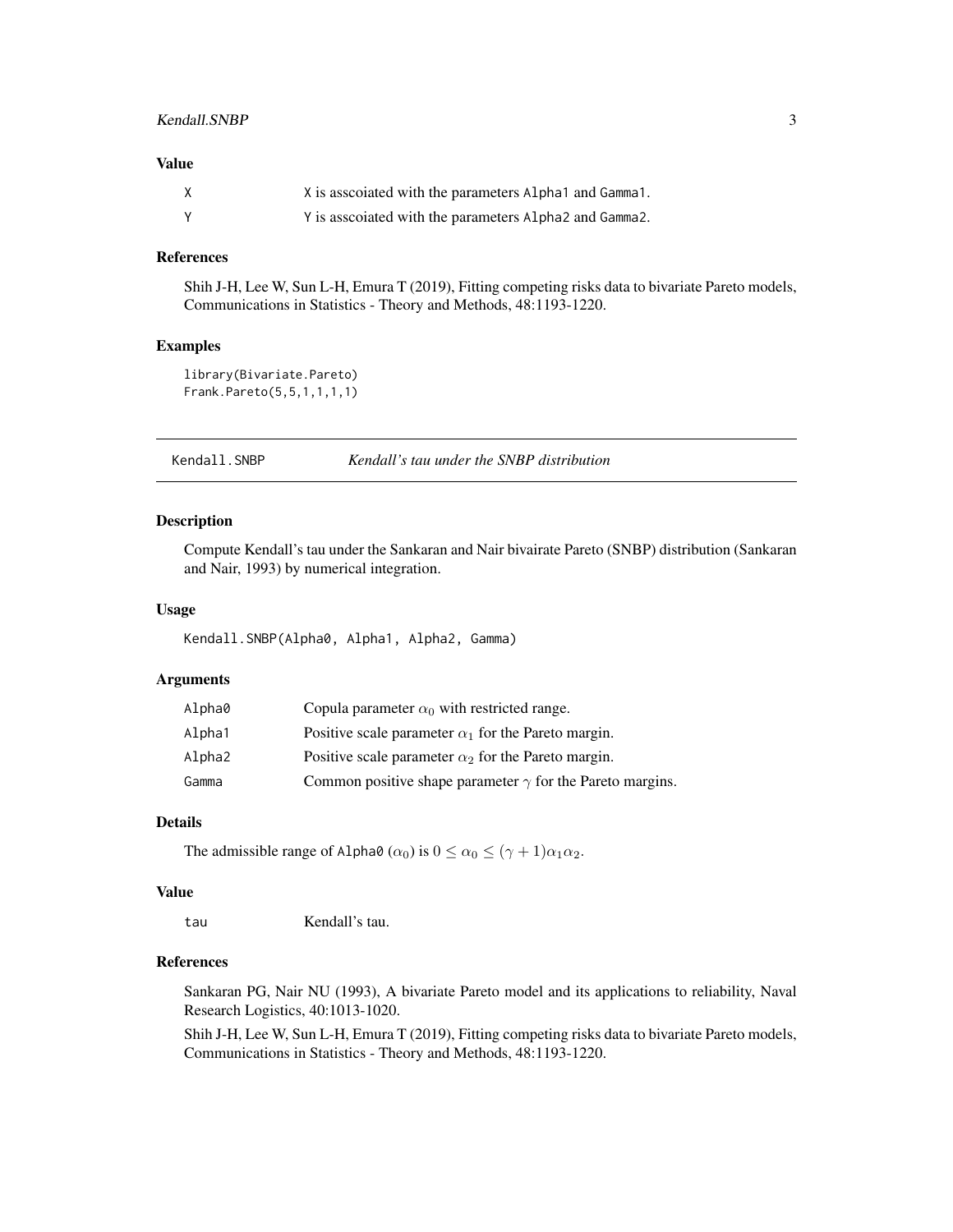.

#### Examples

```
library(Bivariate.Pareto)
Kendall.SNBP(7e-5,0.0036,0.0075,1.8277)
```

| MLE.Frank.Pareto | Maximum likelihood estimation for bivariate dependent competing              |
|------------------|------------------------------------------------------------------------------|
|                  | risks data under the Frank copula with the Pareto margins and fixed $\theta$ |

#### Description

Maximum likelihood estimation for bivariate dependent competing risks data under the Frank copula with the Pareto margins and fixed  $\theta$ .

#### Usage

```
MLE.Frank.Pareto(
  t.event,
 event1,
 event2,
 Theta,
 Alpha1.0 = 1,
 Alpha2.0 = 1,
  Gamma.0 = 1,Gamma2.0 = 1,
 epsilon = 1e-05,
 d = exp(10),
 r.1 = 6,
 r.2 = 6,
 r.3 = 6,
 r.4 = 6)
```

| t.event  | Vector of the observed failure times.                                        |
|----------|------------------------------------------------------------------------------|
| event1   | Vector of the indicators for the failure cause 1.                            |
| event2   | Vector of the indicators for the failure cause 2.                            |
| Theta    | Copula parameter $\theta$ .                                                  |
| Alpha1.0 | Initial guess for the scale parameter $\alpha_1$ with default value 1.       |
| Alpha2.0 | Initial guess for the scale parameter $\alpha_2$ with default value 1.       |
| Gamma1.0 | Initial guess for the shape parameter $\gamma_1$ with default value 1.       |
| Gamma2.0 | Initial guess for the shape parameter $\gamma_2$ with default value 1.       |
| epsilon  | Positive tunning parameter in the NR algorithm with default value $10^{-5}$  |
| d        | Positive tunning parameter in the NR algorithm with default value $e^{10}$ . |

<span id="page-3-0"></span>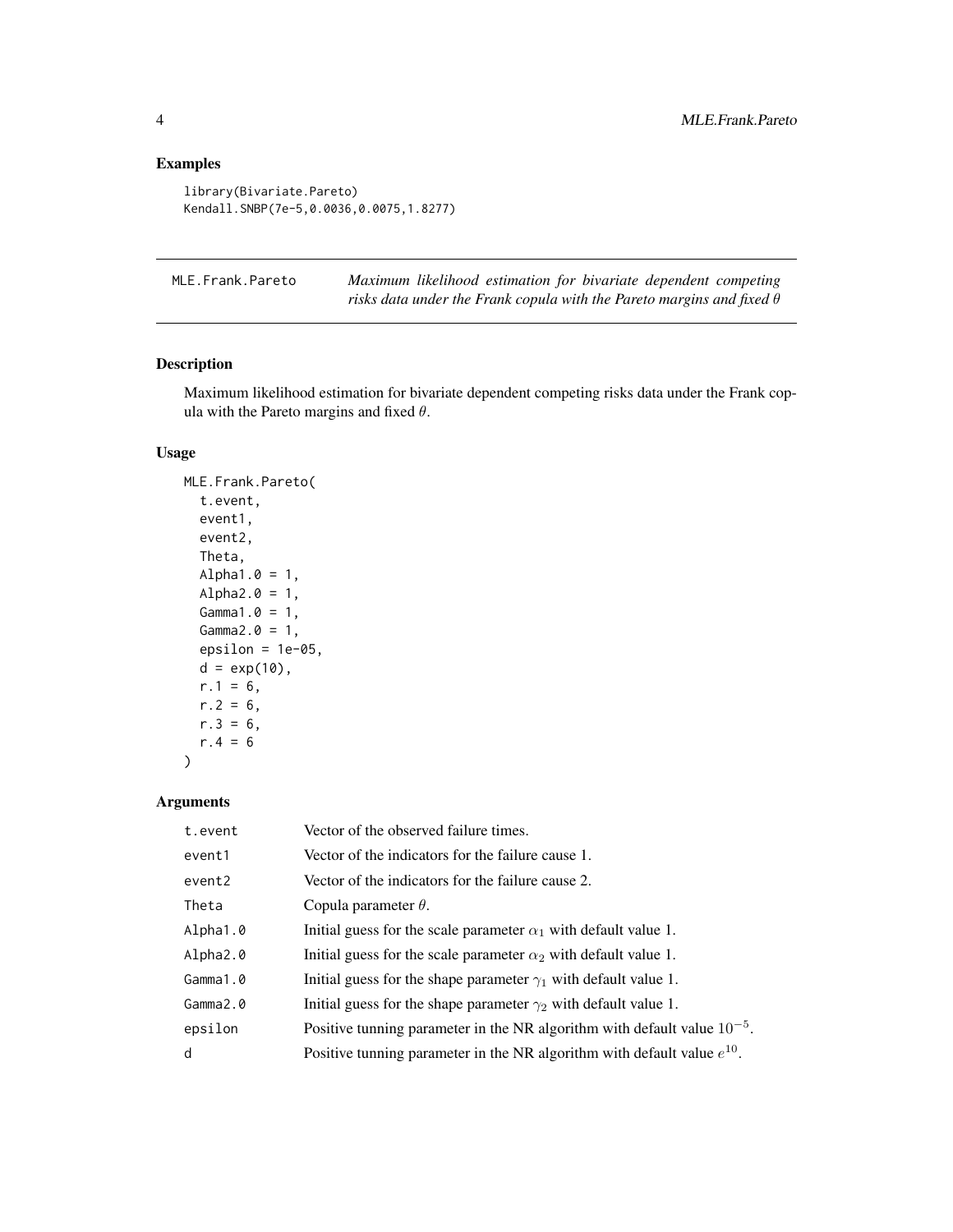| r.1 | Positive tunning parameter in the NR algorithm with default value 1. |
|-----|----------------------------------------------------------------------|
| r.2 | Positive tunning parameter in the NR algorithm with default value 1. |
| r.3 | Positive tunning parameter in the NR algorithm with default value 1. |
| r.4 | Positive tunning parameter in the NR algorithm with default value 1. |

#### Value

| n      | Sample size.                                                      |
|--------|-------------------------------------------------------------------|
| count  | Iteration number.                                                 |
| random | Randomization number.                                             |
| Alpha1 | Positive scale parameter for the Pareto margin (failure cause 1). |
| Alpha2 | Positive scale parameter for the Pareto margin (failure cause 2). |
| Gamma1 | Positive shape parameter for the Pareto margin (failure cause 1). |
| Gamma2 | Positive shape parameter for the Pareto margin (failure cause 2). |
| MedX   | Median lifetime due to failure cause 1.                           |
| MedY   | Median lifetime due to failure cause 2.                           |
| MeanX  | Mean lifetime due to failure cause 1.                             |
| MeanY  | Mean lifetime due to failure cause 2.                             |
| logL   | Log-likelihood value under the fitted model.                      |
| AIC    | AIC value under the fitted model.                                 |
| BIC    | BIC value under the fitted model.                                 |

#### References

Shih J-H, Lee W, Sun L-H, Emura T (2018), Fitting competing risks data to bivariate Pareto models, Communications in Statistics - Theory and Methods, doi: 10.1080/03610926.2018.1425450.

#### Examples

| t.event = c(72,40,20,65,24,46,62,61,60,60,59,59,49,20, 3,58,29,26,52,20,         |
|----------------------------------------------------------------------------------|
| $51, 51, 31, 42, 38, 69, 39, 33, 8, 13, 33, 9, 21, 66, 5, 27, 2, 20, 19, 60,$    |
| $32, 53, 53, 43, 21, 74, 72, 14, 33, 8, 10, 51, 7, 33, 3, 43, 37, 5, 6, 2,$      |
| 5,64, 1,21,16,21,12,75,74,54,73,36,59, 6,58,16,19,39,26,60,                      |
| 43, 7, 9,67,62,17,25, 0, 5,34,59,31,58,30,57, 5,55,55,52, 0,                     |
| $51, 17, 70, 74, 74, 20, 2, 8, 27, 23, 1, 52, 51, 6, 0, 26, 65, 26, 6, 6,$       |
| 68, 33, 67, 23, 6, 11, 6, 57, 57, 29, 9, 53, 51, 8, 0, 21, 27, 22, 12, 68,       |
| $21,68$ , 0, 2, 14, 18, 5, 60, 40, 51, 50, 46, 65, 9, 21, 27, 54, 52, 75, 30,    |
| 70, 14, 0, 42, 12, 40, 2, 12, 53, 11, 18, 13, 45, 8, 28, 67, 67, 24, 64, 26,     |
| 57, 32, 42, 20, 71, 54, 64, 51, 1, 2, 0, 54, 69, 68, 67, 66, 64, 63, 35, 62,     |
| 7, 35, 24, 57, 1, 4, 74, 0, 51, 36, 16, 32, 68, 17, 66, 65, 19, 41, 28, 0,       |
| 46, 63, 60, 59, 46, 63, 8, 74, 18, 33, 12, 1, 66, 28, 30, 57, 50, 39, 40, 24,    |
| $6, 30, 58, 68, 24, 33, 65, 2, 64, 19, 15, 10, 12, 53, 51, 1, 40, 40, 66, 2,$    |
| $21, 35, 29, 54, 37, 10, 29, 71, 12, 13, 27, 66, 28, 31, 12, 9, 21, 19, 51, 71,$ |
| 76, 46, 47, 75, 75, 49, 75, 75, 31, 69, 74, 25, 72, 28, 36, 8, 71, 60, 14, 22,   |
| $67, 62, 68, 68, 27, 68, 68, 67, 67, 3, 49, 12, 30, 67, 5, 65, 24, 66, 36, 66,$  |
| 40, 13, 40, 0, 14, 45, 64, 13, 24, 15, 26, 5, 63, 35, 61, 61, 50, 57, 21, 26,    |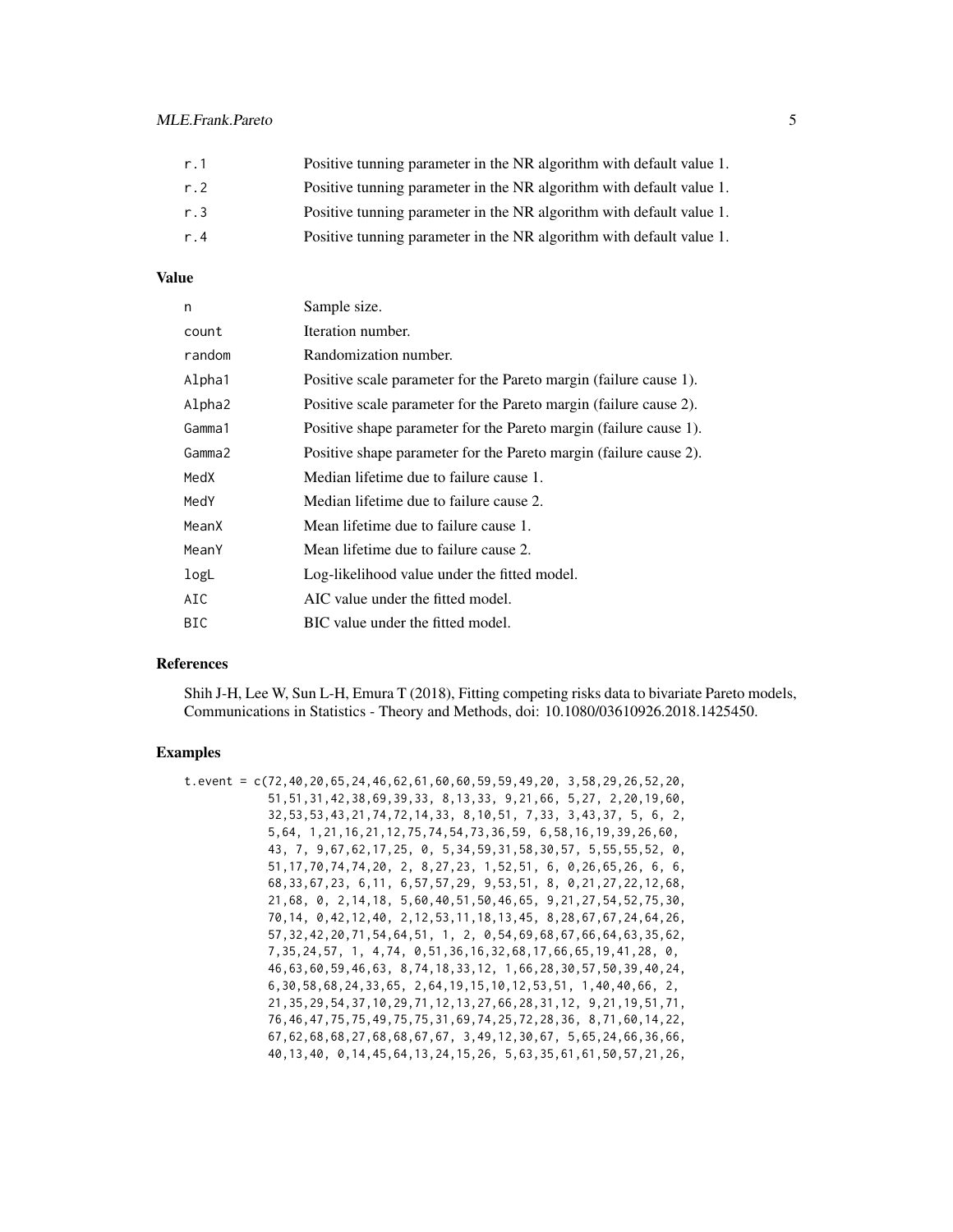11,59,42,27,50,57,57, 0, 1,54,53,23, 8,51,27,52,52,52,45,48, 18, 2, 2,35,75,75, 9,39, 0,26,17,43,53,47,11,65,16,21,64, 7, 38,55, 5,28,38,20,24,27,31, 9, 9,11,56,36,56,15,51,33,70,32, 5,23,63,30,53,12,58,54,36,20,74,34,70,25,65, 4,10,58,37,56, 6, 0,70,70,28,40,67,36,23,23,62,62,62, 2,34, 4,12,56, 1, 7, 4,70,65, 7,30,40,13,22, 0,18,64,13,26, 1,16,33,22,30,53,53, 7,61,40, 9,59, 7,12,46,50, 0,52,19,52,51,51,14,27,51, 5, 0, 41,53,19)

event1 = c(0,0,0,0,1,0,0,0,0,0,0,0,1,0,0,0,0,0,0,0, 0,0,1,0,0,0,1,0,1,1,0,1,1,1,1,0,0,1,1,0, 1,0,0,1,1,0,0,1,0,0,0,1,0,1,0,0,1,0,1,1, 1,0,0,1,0,0,0,0,0,1,0,0,0,0,0,0,0,0,0,0, 0,0,0,0,0,0,0,0,0,0,0,0,0,0,0,0,0,0,0,0, 0,0,0,0,0,0,1,1,0,0,0,0,0,1,1,0,0,1,0,0, 0,0,0,1,0,0,1,0,0,0,0,0,0,0,0,0,1,0,1,0, 0,0,0,1,1,0,1,0,0,0,0,0,0,0,0,0,0,0,0,0, 0,0,0,0,0,0,1,1,0,1,0,0,0,0,1,0,0,0,0,0, 1,1,0,0,0,0,0,0,0,0,1,0,0,0,0,0,0,0,0,0, 0,0,0,0,0,0,0,1,0,0,1,1,0,1,0,0,1,1,0,0, 1,0,0,0,0,1,0,0,0,0,0,0,0,0,0,0,1,0,0,0, 0,0,1,0,1,0,0,0,0,1,1,1,1,0,0,0,1,1,0,0, 1,1,1,1,0,0,1,0,1,1,1,1,1,1,1,0,1,1,0,1, 0,1,0,0,0,0,0,0,0,1,0,0,0,0,0,1,0,0,0,0, 0,0,0,0,0,0,0,0,0,0,0,0,0,0,0,0,0,0,0,0, 0,0,0,0,0,0,0,0,0,0,0,1,0,0,0,0,0,0,0,1, 0,0,1,0,0,0,0,0,0,0,1,0,0,0,0,0,0,0,0,0, 1,0,0,0,0,0,0,1,0,0,0,0,1,0,1,0,1,0,0,1, 1,1,0,1,1,1,1,1,1,1,1,0,1,1,0,0,0,0,0,0, 0,0,0,1,0,0,0,0,1,0,0,1,0,1,0,1,1,0,1,0, 1,0,0,0,0,0,0,0,0,0,0,0,0,0,1,0,1,0,0,0, 1,0,0,1,0,0,0,1,0,1,0,0,1,0,0,0,1,1,0,1, 1,1,1,0,0,0,1,0,0,0,0,0,0,0,0,1,1,0,0,0, 0,0,1)

 $event2 = c(0, 1, 1, 0, 0, 1, 0, 0, 0, 0, 0, 0, 0, 1, 1, 0, 1, 1, 0, 1,$ 0,0,0,1,1,0,0,1,0,0,1,0,0,0,0,1,1,0,0,0, 0,0,0,0,0,0,0,0,1,1,1,0,1,0,1,1,0,1,0,0, 0,0,1,0,1,1,1,0,0,0,0,1,1,1,1,1,1,1,1,1, 1,1,1,0,1,1,1,1,1,1,0,1,0,1,0,1,0,0,0,1, 0,1,1,0,0,1,0,0,1,1,1,0,0,0,0,1,1,0,1,1, 0,1,0,0,1,1,0,0,0,1,1,0,0,1,1,1,0,1,0,0, 1,0,1,0,0,1,0,0,1,0,1,1,0,1,1,1,0,0,0,1, 0,1,1,1,1,1,0,0,0,0,1,1,1,1,0,0,0,1,0,1, 0,0,1,1,0,1,0,1,1,1,0,1,0,0,0,0,0,0,1,0, 1,1,1,0,1,1,1,0,1,1,0,0,0,0,0,0,0,0,1,1, 0,0,0,0,1,0,1,0,1,1,1,1,0,1,1,1,0,1,1,1, 1,1,0,0,0,1,0,1,0,0,0,0,0,0,0,1,0,0,0,1, 0,0,0,0,1,1,0,0,0,0,0,0,0,0,0,1,0,0,0,0, 0,0,1,0,0,1,0,0,1,0,0,1,0,1,1,0,0,1,1,1, 1,1,0,0,1,0,0,0,0,1,1,1,1,0,1,1,1,0,1,0, 1,1,1,1,1,1,0,1,1,1,1,0,0,1,0,0,1,1,1,0, 1,0,0,1,1,0,0,1,1,0,0,1,1,1,1,0,0,0,1,1,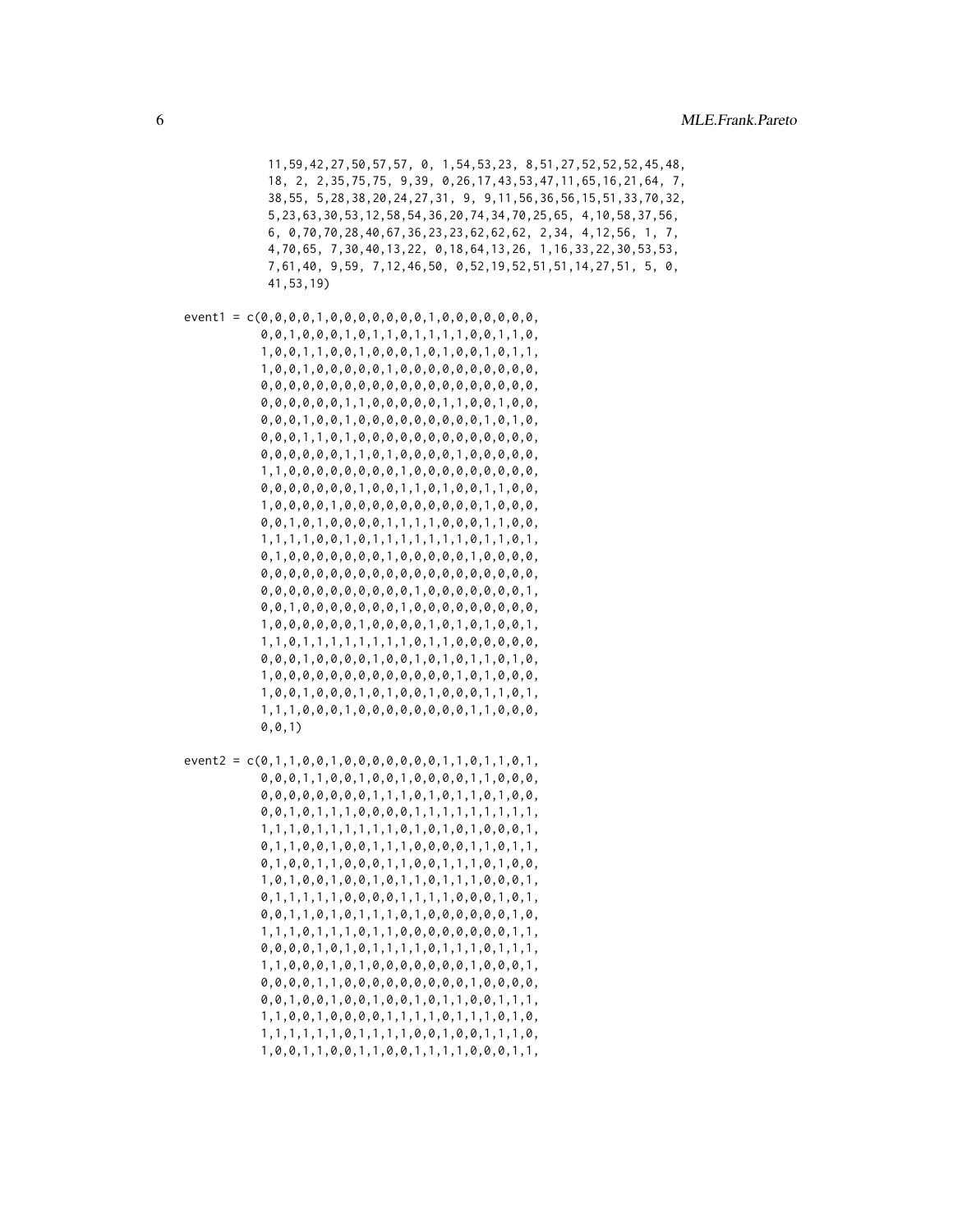```
0,1,1,1,0,0,1,0,1,1,1,1,0,1,0,0,0,1,0,0,
0,0,1,0,0,0,0,0,0,0,0,1,0,0,0,1,0,1,0,1,
1,1,0,0,1,1,0,0,0,1,0,0,0,0,0,0,0,0,0,0,
0,1,0,0,1,1,0,1,1,1,0,0,0,1,0,1,0,0,1,1,
0,0,0,0,1,1,1,0,1,0,1,1,0,1,1,1,0,0,1,0,
0,0,0,1,0,1,0,1,0,1,0,1,0,0,0,0,0,0,1,1,
1,0,0)
```

```
library(Bivariate.Pareto)
set.seed(10)
MLE.Frank.Pareto(t.event,event1,event2,Theta = -5)
```
MLE.Frank.Pareto.com *Maximum likelihood estimation for bivariate dependent competing risks data under the Frank copula with the common Pareto margins*

#### Description

Maximum likelihood estimation for bivariate dependent competing risks data under the Frank copula with the common Pareto margins.

#### Usage

```
MLE.Frank.Pareto.com(
  t.event,
  event1,
  event2,
  Theta.0 = 1,
  Alpha.0 = 1,
  Gamma.\theta = 1,
  epsilon = 1e-05,
  r.1 = 13,
  r.2 = 3,
  r.3 = 3,
 bootstrap = FALSE,
 B = 200)
```

| t.event | Vector of the observed failure times.                                       |
|---------|-----------------------------------------------------------------------------|
| event1  | Vector of the indicators for the failure cause 1.                           |
| event2  | Vector of the indicators for the failure cause 2.                           |
| Theta.0 | Initial guess for the copula parameter $\theta$ .                           |
| Alpha.0 | Initial guess for the common scale parameter $\alpha$ with default value 1. |
| Gamma.0 | Initial guess for the common shape parameter $\gamma$ with default value 1. |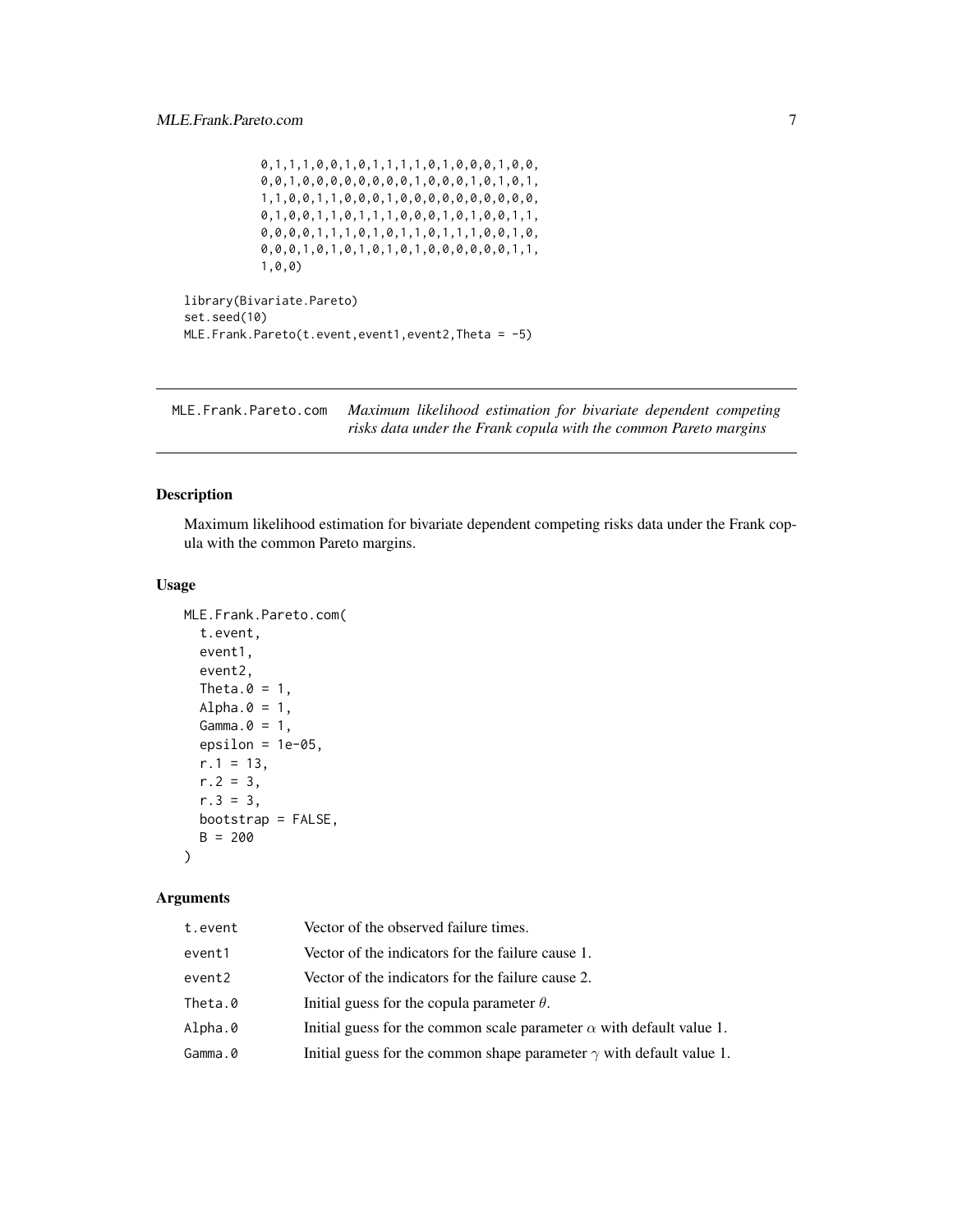| epsilon   | Positive tunning parameter in the NR algorithm with default value $10^{-5}$ . |
|-----------|-------------------------------------------------------------------------------|
| r.1       | Positive tunning parameter in the NR algorithm with default value 1.          |
| r.2       | Positive tunning parameter in the NR algorithm with default value 1.          |
| r.3       | Positive tunning parameter in the NR algorithm with default value 1.          |
| bootstrap | Perform parametric bootstrap if TRUE.                                         |
| B         | Number of bootstrap replications.                                             |

#### Details

The parametric bootstrap method requires the assumption of the uniform censoring distribution. One must notice that such assumption is not always true in real data analysis.

#### Value

| Sample size.                                                                                                          |
|-----------------------------------------------------------------------------------------------------------------------|
| Iteration number.                                                                                                     |
| Randomization number.                                                                                                 |
| Copula parameter.                                                                                                     |
| Copula parameter (SE and CI are calculated by parametric bootstrap method).                                           |
| Common positive scale parameter for the Pareto margin.                                                                |
| Common positive scale parameter for the Pareto margin (SE and CI are calcu-<br>lated by parametric bootstrap method). |
| Common positive shape parameter for the Pareto margin.                                                                |
| Common positive shape parameter for the Pareto margin (SE and CI are calcu-<br>lated by parametric bootstrap method). |
| Log-likelihood value under the fitted model.                                                                          |
| AIC value under the fitted model.                                                                                     |
| BIC value under the fitted model.                                                                                     |
|                                                                                                                       |

#### References

Shih J-H, Lee W, Sun L-H, Emura T (2019), Fitting competing risks data to bivariate Pareto models, Communications in Statistics - Theory and Methods, 48:1193-1220.

#### Examples

```
t.event = c(72,40,20,65,24,46,62,61,60,60,59,59,49,20, 3,58,29,26,52,20,
           51,51,31,42,38,69,39,33, 8,13,33, 9,21,66, 5,27, 2,20,19,60,
           32,53,53,43,21,74,72,14,33, 8,10,51, 7,33, 3,43,37, 5, 6, 2,
           5,64, 1,21,16,21,12,75,74,54,73,36,59, 6,58,16,19,39,26,60,
           43, 7, 9,67,62,17,25, 0, 5,34,59,31,58,30,57, 5,55,55,52, 0,
           51,17,70,74,74,20, 2, 8,27,23, 1,52,51, 6, 0,26,65,26, 6, 6,
           68,33,67,23, 6,11, 6,57,57,29, 9,53,51, 8, 0,21,27,22,12,68,
           21,68, 0, 2,14,18, 5,60,40,51,50,46,65, 9,21,27,54,52,75,30,
           70,14, 0,42,12,40, 2,12,53,11,18,13,45, 8,28,67,67,24,64,26,
```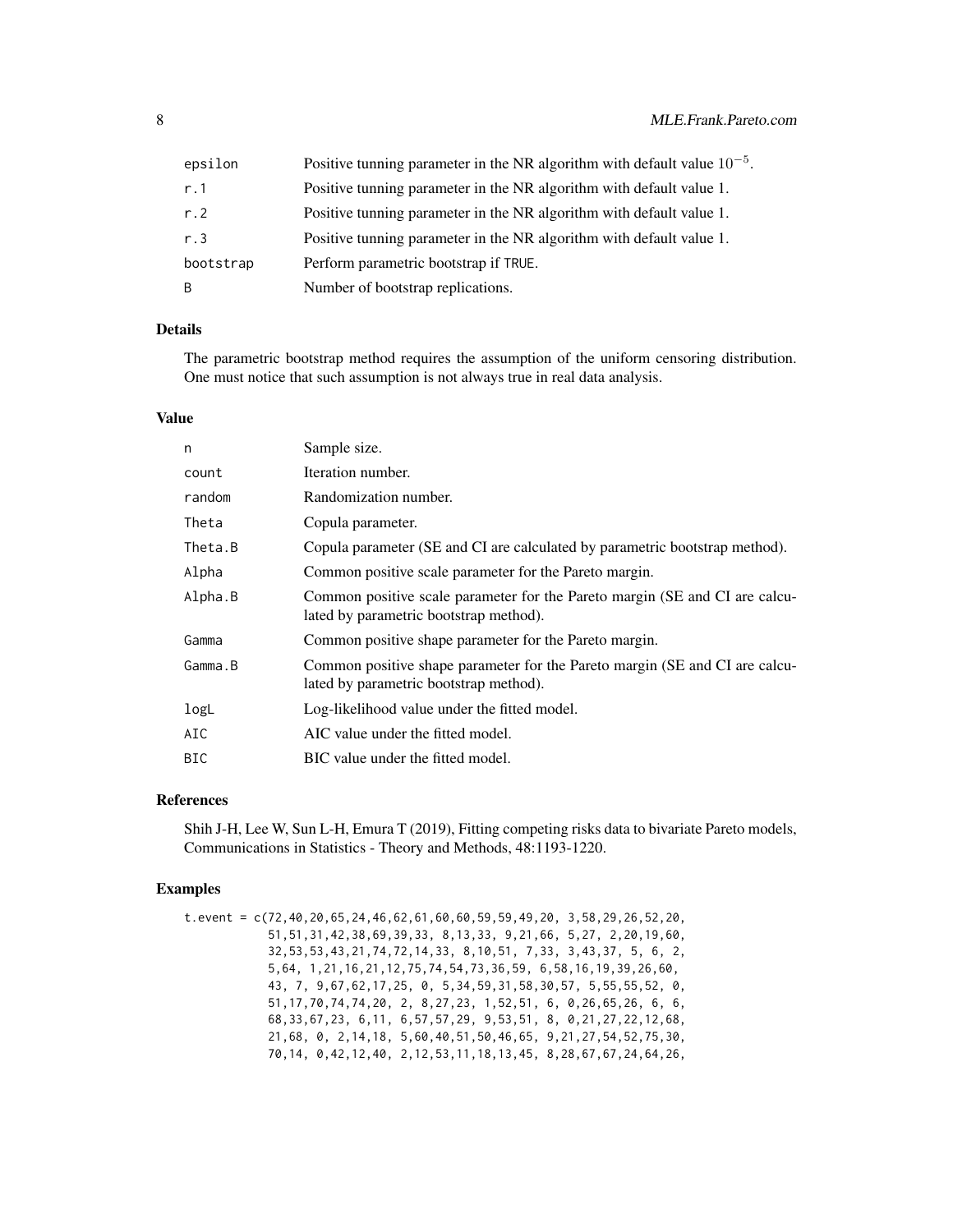57,32,42,20,71,54,64,51, 1, 2, 0,54,69,68,67,66,64,63,35,62, 7,35,24,57, 1, 4,74, 0,51,36,16,32,68,17,66,65,19,41,28, 0, 46,63,60,59,46,63, 8,74,18,33,12, 1,66,28,30,57,50,39,40,24, 6,30,58,68,24,33,65, 2,64,19,15,10,12,53,51, 1,40,40,66, 2, 21,35,29,54,37,10,29,71,12,13,27,66,28,31,12, 9,21,19,51,71, 76,46,47,75,75,49,75,75,31,69,74,25,72,28,36, 8,71,60,14,22, 67,62,68,68,27,68,68,67,67, 3,49,12,30,67, 5,65,24,66,36,66, 40,13,40, 0,14,45,64,13,24,15,26, 5,63,35,61,61,50,57,21,26, 11,59,42,27,50,57,57, 0, 1,54,53,23, 8,51,27,52,52,52,45,48, 18, 2, 2,35,75,75, 9,39, 0,26,17,43,53,47,11,65,16,21,64, 7, 38,55, 5,28,38,20,24,27,31, 9, 9,11,56,36,56,15,51,33,70,32, 5,23,63,30,53,12,58,54,36,20,74,34,70,25,65, 4,10,58,37,56, 6, 0,70,70,28,40,67,36,23,23,62,62,62, 2,34, 4,12,56, 1, 7, 4,70,65, 7,30,40,13,22, 0,18,64,13,26, 1,16,33,22,30,53,53, 7,61,40, 9,59, 7,12,46,50, 0,52,19,52,51,51,14,27,51, 5, 0, 41,53,19)

- event1 = c(0,0,0,0,1,0,0,0,0,0,0,0,1,0,0,0,0,0,0,0, 0,0,1,0,0,0,1,0,1,1,0,1,1,1,1,0,0,1,1,0, 1,0,0,1,1,0,0,1,0,0,0,1,0,1,0,0,1,0,1,1, 1,0,0,1,0,0,0,0,0,1,0,0,0,0,0,0,0,0,0,0, 0,0,0,0,0,0,0,0,0,0,0,0,0,0,0,0,0,0,0,0, 0,0,0,0,0,0,1,1,0,0,0,0,0,1,1,0,0,1,0,0, 0,0,0,1,0,0,1,0,0,0,0,0,0,0,0,0,1,0,1,0, 0,0,0,1,1,0,1,0,0,0,0,0,0,0,0,0,0,0,0,0, 0,0,0,0,0,0,1,1,0,1,0,0,0,0,1,0,0,0,0,0, 1,1,0,0,0,0,0,0,0,0,1,0,0,0,0,0,0,0,0,0, 0,0,0,0,0,0,0,1,0,0,1,1,0,1,0,0,1,1,0,0, 1,0,0,0,0,1,0,0,0,0,0,0,0,0,0,0,1,0,0,0, 0,0,1,0,1,0,0,0,0,1,1,1,1,0,0,0,1,1,0,0, 1,1,1,1,0,0,1,0,1,1,1,1,1,1,1,0,1,1,0,1, 0,1,0,0,0,0,0,0,0,1,0,0,0,0,0,1,0,0,0,0, 0,0,0,0,0,0,0,0,0,0,0,0,0,0,0,0,0,0,0,0, 0,0,0,0,0,0,0,0,0,0,0,1,0,0,0,0,0,0,0,1, 0,0,1,0,0,0,0,0,0,0,1,0,0,0,0,0,0,0,0,0, 1,0,0,0,0,0,0,1,0,0,0,0,1,0,1,0,1,0,0,1, 1,1,0,1,1,1,1,1,1,1,1,0,1,1,0,0,0,0,0,0, 0,0,0,1,0,0,0,0,1,0,0,1,0,1,0,1,1,0,1,0, 1,0,0,0,0,0,0,0,0,0,0,0,0,0,1,0,1,0,0,0, 1,0,0,1,0,0,0,1,0,1,0,0,1,0,0,0,1,1,0,1, 1,1,1,0,0,0,1,0,0,0,0,0,0,0,0,1,1,0,0,0, 0,0,1)
- $event2 = c(0, 1, 1, 0, 0, 1, 0, 0, 0, 0, 0, 0, 0, 1, 1, 0, 1, 1, 0, 1,$ 0,0,0,1,1,0,0,1,0,0,1,0,0,0,0,1,1,0,0,0, 0,0,0,0,0,0,0,0,1,1,1,0,1,0,1,1,0,1,0,0, 0,0,1,0,1,1,1,0,0,0,0,1,1,1,1,1,1,1,1,1, 1,1,1,0,1,1,1,1,1,1,0,1,0,1,0,1,0,0,0,1, 0,1,1,0,0,1,0,0,1,1,1,0,0,0,0,1,1,0,1,1, 0,1,0,0,1,1,0,0,0,1,1,0,0,1,1,1,0,1,0,0, 1,0,1,0,0,1,0,0,1,0,1,1,0,1,1,1,0,0,0,1, 0,1,1,1,1,1,0,0,0,0,1,1,1,1,0,0,0,1,0,1, 0,0,1,1,0,1,0,1,1,1,0,1,0,0,0,0,0,0,1,0,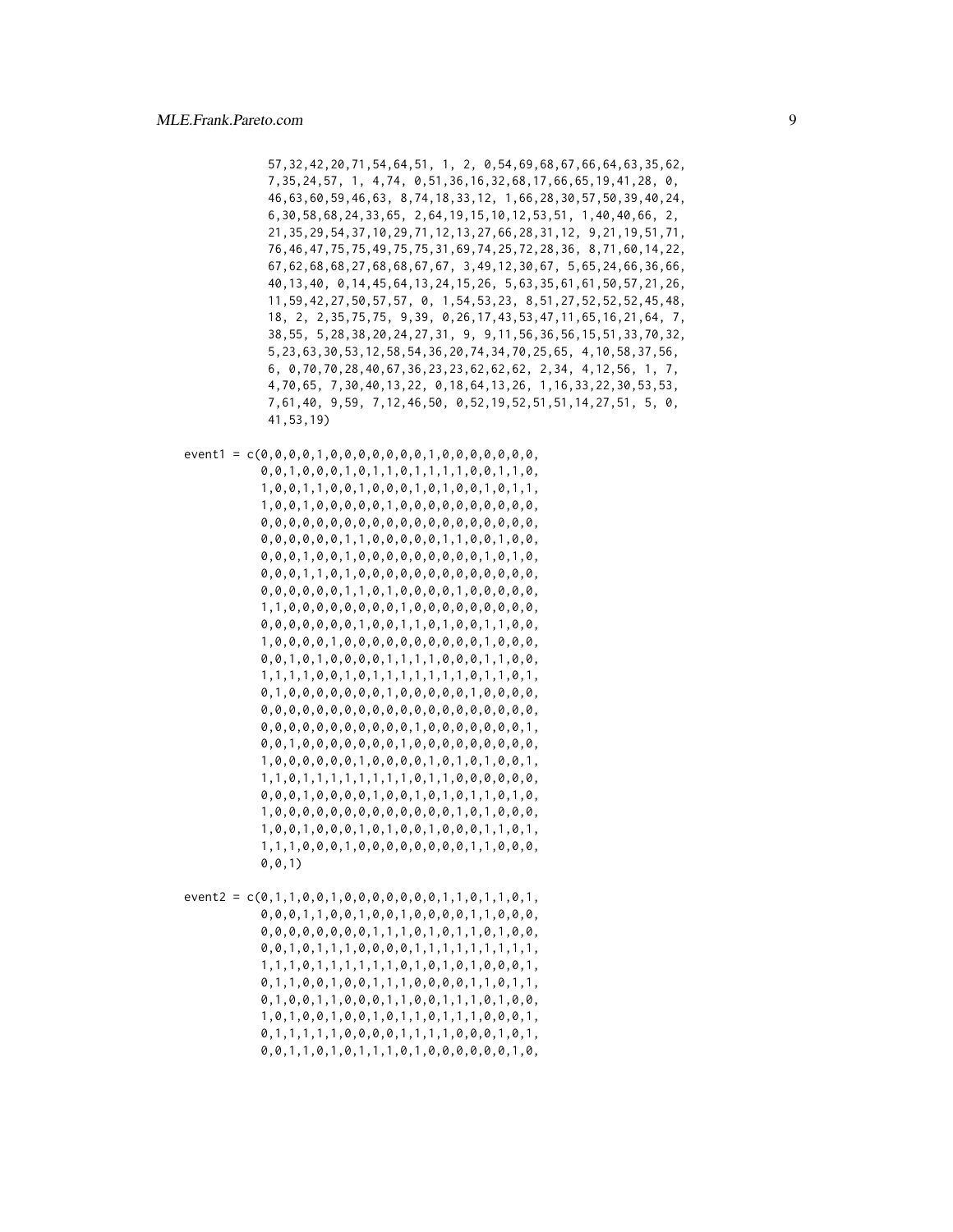```
1,1,1,0,1,1,1,0,1,1,0,0,0,0,0,0,0,0,1,1,
           0,0,0,0,1,0,1,0,1,1,1,1,0,1,1,1,0,1,1,1,
           1,1,0,0,0,1,0,1,0,0,0,0,0,0,0,1,0,0,0,1,
           0,0,0,0,1,1,0,0,0,0,0,0,0,0,0,1,0,0,0,0,
           0,0,1,0,0,1,0,0,1,0,0,1,0,1,1,0,0,1,1,1,
           1,1,0,0,1,0,0,0,0,1,1,1,1,0,1,1,1,0,1,0,
           1,1,1,1,1,1,0,1,1,1,1,0,0,1,0,0,1,1,1,0,
           1,0,0,1,1,0,0,1,1,0,0,1,1,1,1,0,0,0,1,1,
           0,1,1,1,0,0,1,0,1,1,1,1,0,1,0,0,0,1,0,0,
           0,0,1,0,0,0,0,0,0,0,0,1,0,0,0,1,0,1,0,1,
           1,1,0,0,1,1,0,0,0,1,0,0,0,0,0,0,0,0,0,0,
           0,1,0,0,1,1,0,1,1,1,0,0,0,1,0,1,0,0,1,1,
           0,0,0,0,1,1,1,0,1,0,1,1,0,1,1,1,0,0,1,0,
           0,0,0,1,0,1,0,1,0,1,0,1,0,0,0,0,0,0,1,1,
           1,0,0)
library(Bivariate.Pareto)
set.seed(10)
MLE.Frank.Pareto.com(t.event,event1,event2,bootstrap = FALSE)
```
MLE.SN.Pareto *Maximum likelihood estimation for bivariate dependent competing risks data under the SNBP distribution*

#### Description

Maximum likelihood estimation for bivariate dependent competing risks data under the SNBP distribution (Sankaran and Nair, 1993).

#### Usage

```
MLE.SN.Pareto(
  t.event,
  event1,
  event2,
  Alpha0,
  Alpha1.0 = 1,
  Alpha2.0 = 1,
  Gamma.\theta = 1,
  epsilon = 1e-05.
  d = exp(10),
  r.1 = 6,
  r.2 = 6,
  r.3 = 6)
```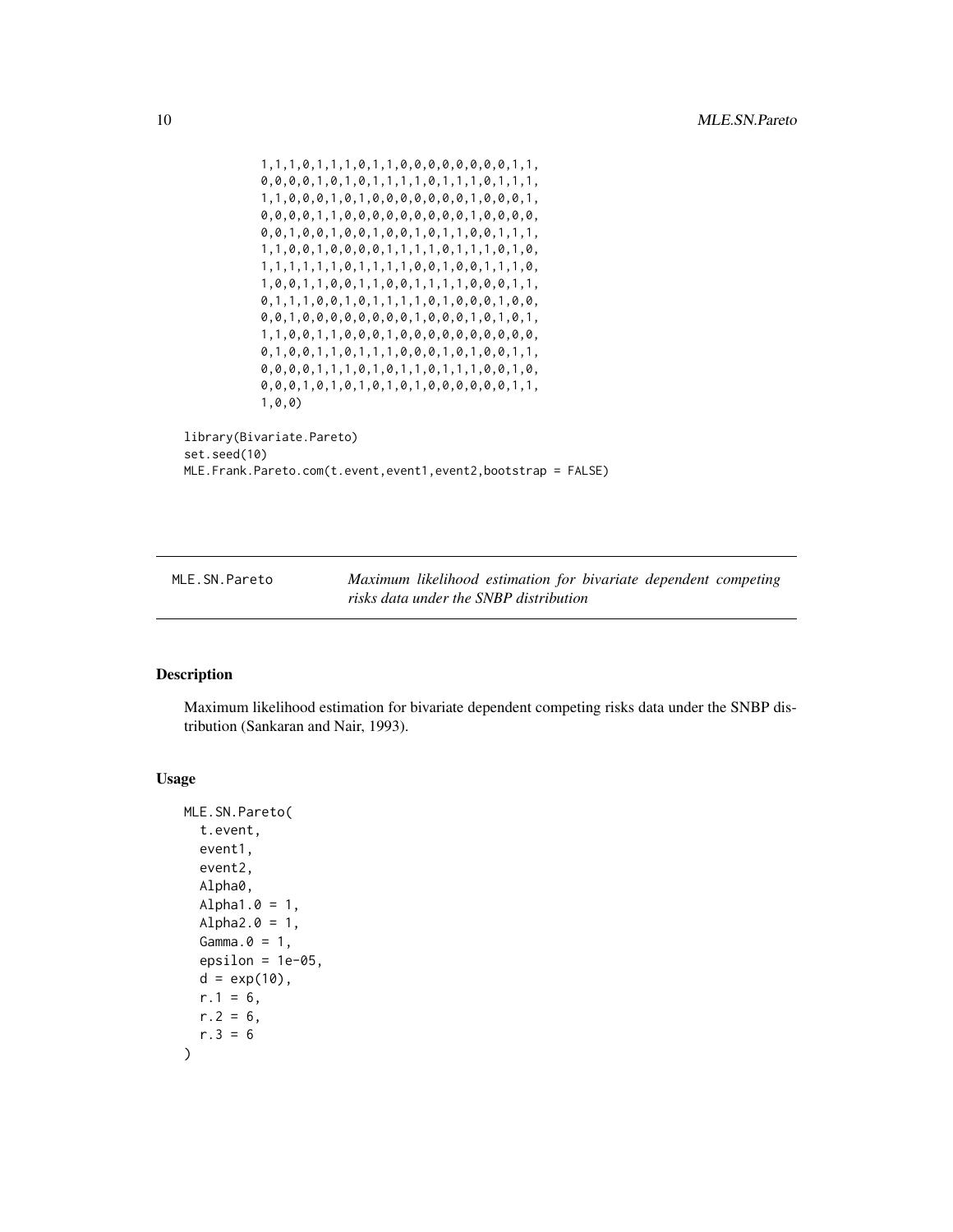#### MLE.SN.Pareto 11

#### Arguments

| t.event  | Vector of the observed failure times.                                         |
|----------|-------------------------------------------------------------------------------|
| event1   | Vector of the indicators for the failure cause 1.                             |
| event2   | Vector of the indicators for the failure cause 2.                             |
| Alpha0   | Copula parameter $\alpha_0$ with restricted range.                            |
| Alpha1.0 | Initial guess for the scale parameter $\alpha_1$ with default value 1.        |
| Alpha2.0 | Initial guess for the scale parameter $\alpha_2$ with default value 1.        |
| Gamma.0  | Initial guess for the common shape parameter $\gamma$ with default value 1.   |
| epsilon  | Positive tunning parameter in the NR algorithm with default value $10^{-5}$ . |
| d        | Positive tunning parameter in the NR algorithm with default value $e^{10}$ .  |
| r.1      | Positive tunning parameter in the NR algorithm with default value 1.          |
| r.2      | Positive tunning parameter in the NR algorithm with default value 1.          |
| r.3      | Positive tunning parameter in the NR algorithm with default value 1.          |

#### Details

The admissible range of Alpha0 ( $\alpha_0$ ) is  $0 \le \alpha_0 \le (\gamma + 1)\alpha_1\alpha_2$ . To adapt our functions to dependent censoring models in Emura and Chen (2018), one can simply set event $2 = 1$ -event $1$ .

#### Value

| n          | Sample size.                                                      |
|------------|-------------------------------------------------------------------|
| count      | Iteration number.                                                 |
| random     | Randomization number.                                             |
| Alpha1     | Positive scale parameter for the Pareto margin (failure cause 1). |
| Alpha2     | Positive scale parameter for the Pareto margin (failure cause 2). |
| Gamma      | Common positive shape parameter for the Pareto margins.           |
| MedX       | Median lifetime due to failure cause 1.                           |
| MedY       | Median lifetime due to failure cause 2.                           |
| MeanX      | Mean lifetime due to failure cause 1.                             |
| MeanY      | Mean lifetime due to failure cause 2.                             |
| logL       | Log-likelihood value under the fitted model.                      |
| AIC        | AIC value under the fitted model.                                 |
| <b>BIC</b> | BIC value under the fitted model.                                 |

#### References

Sankaran PG, Nair NU (1993), A bivariate Pareto model and its applications to reliability, Naval Research Logistics, 40(7): 1013-1020.

Emura T, Chen Y-H (2018) Analysis of Survival Data with Dependent Censoring, Copula-Based Approaches, JSS Research Series in Statistics, Springer, Singapore.

Shih J-H, Lee W, Sun L-H, Emura T (2019), Fitting competing risks data to bivariate Pareto models, Communications in Statistics - Theory and Methods, 48:1193-1220.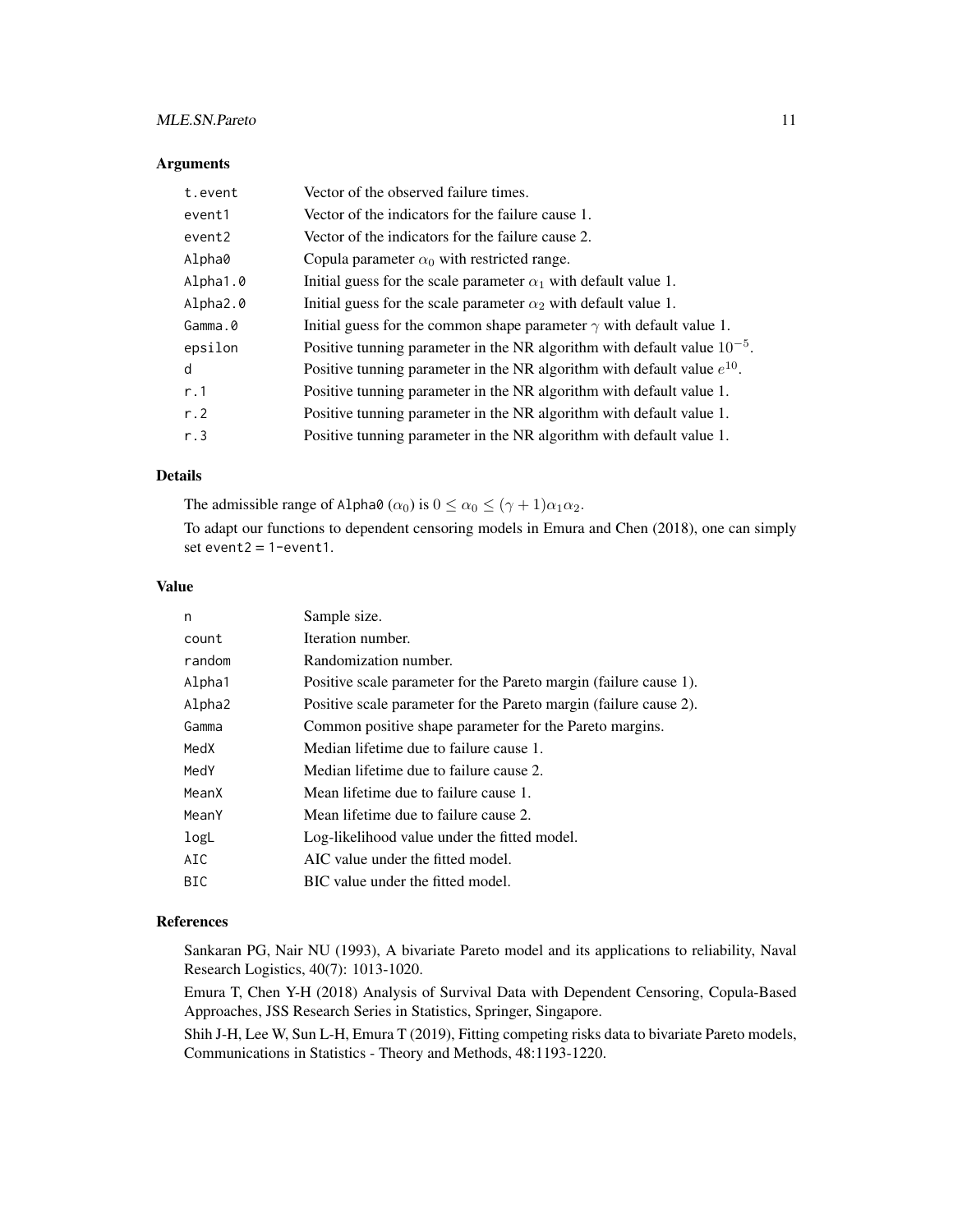#### Examples

- t.event = c(72,40,20,65,24,46,62,61,60,60,59,59,49,20, 3,58,29,26,52,20, 51,51,31,42,38,69,39,33, 8,13,33, 9,21,66, 5,27, 2,20,19,60, 32,53,53,43,21,74,72,14,33, 8,10,51, 7,33, 3,43,37, 5, 6, 2, 5,64, 1,21,16,21,12,75,74,54,73,36,59, 6,58,16,19,39,26,60, 43, 7, 9,67,62,17,25, 0, 5,34,59,31,58,30,57, 5,55,55,52, 0, 51,17,70,74,74,20, 2, 8,27,23, 1,52,51, 6, 0,26,65,26, 6, 6, 68,33,67,23, 6,11, 6,57,57,29, 9,53,51, 8, 0,21,27,22,12,68, 21,68, 0, 2,14,18, 5,60,40,51,50,46,65, 9,21,27,54,52,75,30, 70,14, 0,42,12,40, 2,12,53,11,18,13,45, 8,28,67,67,24,64,26, 57,32,42,20,71,54,64,51, 1, 2, 0,54,69,68,67,66,64,63,35,62, 7,35,24,57, 1, 4,74, 0,51,36,16,32,68,17,66,65,19,41,28, 0, 46,63,60,59,46,63, 8,74,18,33,12, 1,66,28,30,57,50,39,40,24, 6,30,58,68,24,33,65, 2,64,19,15,10,12,53,51, 1,40,40,66, 2, 21,35,29,54,37,10,29,71,12,13,27,66,28,31,12, 9,21,19,51,71, 76,46,47,75,75,49,75,75,31,69,74,25,72,28,36, 8,71,60,14,22, 67,62,68,68,27,68,68,67,67, 3,49,12,30,67, 5,65,24,66,36,66, 40,13,40, 0,14,45,64,13,24,15,26, 5,63,35,61,61,50,57,21,26, 11,59,42,27,50,57,57, 0, 1,54,53,23, 8,51,27,52,52,52,45,48, 18, 2, 2,35,75,75, 9,39, 0,26,17,43,53,47,11,65,16,21,64, 7, 38,55, 5,28,38,20,24,27,31, 9, 9,11,56,36,56,15,51,33,70,32, 5,23,63,30,53,12,58,54,36,20,74,34,70,25,65, 4,10,58,37,56, 6, 0,70,70,28,40,67,36,23,23,62,62,62, 2,34, 4,12,56, 1, 7, 4,70,65, 7,30,40,13,22, 0,18,64,13,26, 1,16,33,22,30,53,53, 7,61,40, 9,59, 7,12,46,50, 0,52,19,52,51,51,14,27,51, 5, 0, 41,53,19)
- event1 = c(0,0,0,0,1,0,0,0,0,0,0,0,1,0,0,0,0,0,0,0, 0,0,1,0,0,0,1,0,1,1,0,1,1,1,1,0,0,1,1,0, 1,0,0,1,1,0,0,1,0,0,0,1,0,1,0,0,1,0,1,1, 1,0,0,1,0,0,0,0,0,1,0,0,0,0,0,0,0,0,0,0, 0,0,0,0,0,0,0,0,0,0,0,0,0,0,0,0,0,0,0,0, 0,0,0,0,0,0,1,1,0,0,0,0,0,1,1,0,0,1,0,0, 0,0,0,1,0,0,1,0,0,0,0,0,0,0,0,0,1,0,1,0, 0,0,0,1,1,0,1,0,0,0,0,0,0,0,0,0,0,0,0,0, 0,0,0,0,0,0,1,1,0,1,0,0,0,0,1,0,0,0,0,0, 1,1,0,0,0,0,0,0,0,0,1,0,0,0,0,0,0,0,0,0, 0,0,0,0,0,0,0,1,0,0,1,1,0,1,0,0,1,1,0,0, 1,0,0,0,0,1,0,0,0,0,0,0,0,0,0,0,1,0,0,0, 0,0,1,0,1,0,0,0,0,1,1,1,1,0,0,0,1,1,0,0, 1,1,1,1,0,0,1,0,1,1,1,1,1,1,1,0,1,1,0,1, 0,1,0,0,0,0,0,0,0,1,0,0,0,0,0,1,0,0,0,0, 0,0,0,0,0,0,0,0,0,0,0,0,0,0,0,0,0,0,0,0, 0,0,0,0,0,0,0,0,0,0,0,1,0,0,0,0,0,0,0,1, 0,0,1,0,0,0,0,0,0,0,1,0,0,0,0,0,0,0,0,0, 1,0,0,0,0,0,0,1,0,0,0,0,1,0,1,0,1,0,0,1, 1,1,0,1,1,1,1,1,1,1,1,0,1,1,0,0,0,0,0,0, 0,0,0,1,0,0,0,0,1,0,0,1,0,1,0,1,1,0,1,0, 1,0,0,0,0,0,0,0,0,0,0,0,0,0,1,0,1,0,0,0, 1,0,0,1,0,0,0,1,0,1,0,0,1,0,0,0,1,1,0,1, 1,1,1,0,0,0,1,0,0,0,0,0,0,0,0,1,1,0,0,0, 0,0,1)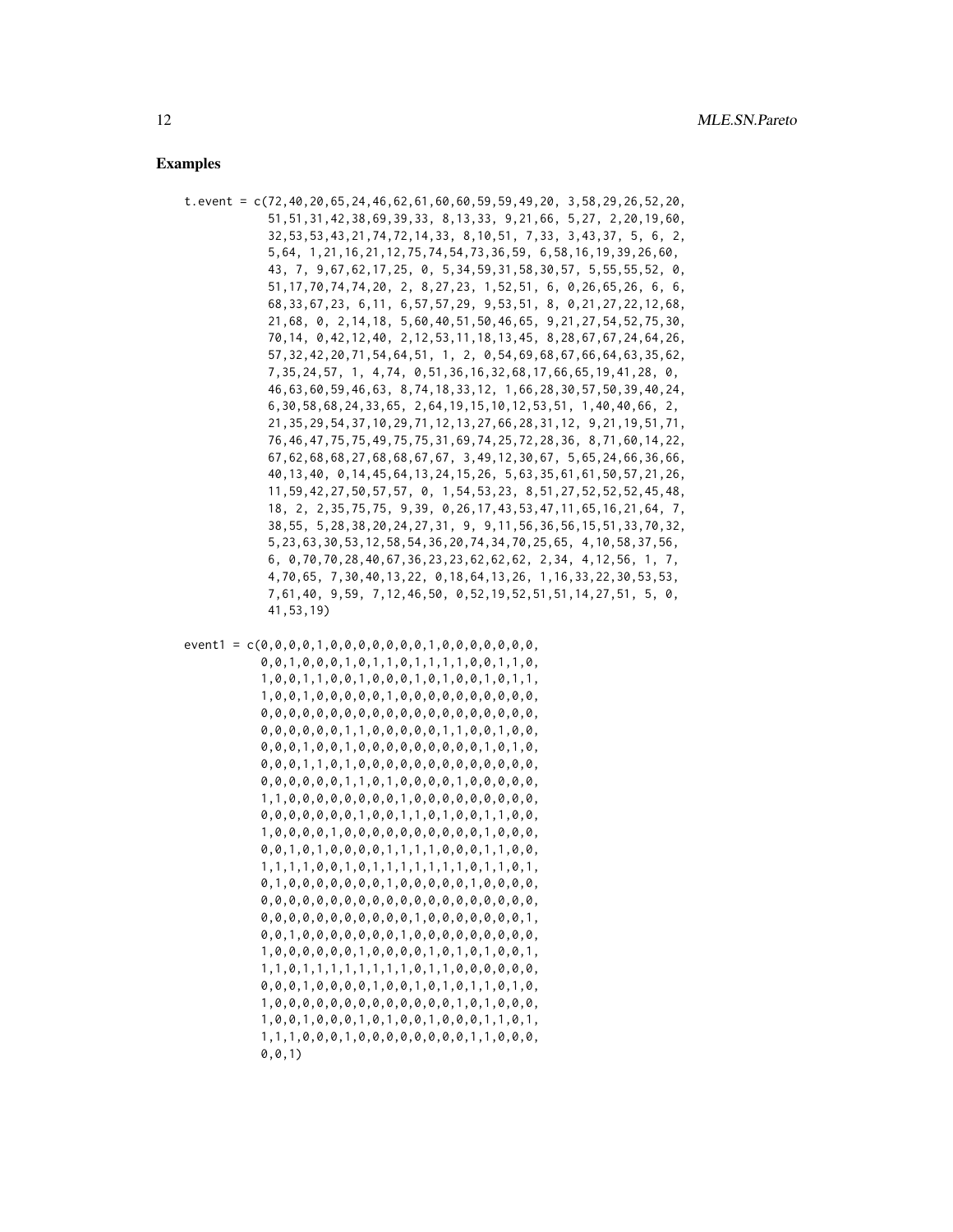```
event2 = c(0,1,1,0,0,1,0,0,0,0,0,0,0,1,1,0,1,1,0,1,
           0,0,0,1,1,0,0,1,0,0,1,0,0,0,0,1,1,0,0,0,
           0,0,0,0,0,0,0,0,1,1,1,0,1,0,1,1,0,1,0,0,
           0,0,1,0,1,1,1,0,0,0,0,1,1,1,1,1,1,1,1,1,
           1,1,1,0,1,1,1,1,1,1,0,1,0,1,0,1,0,0,0,1,
           0,1,1,0,0,1,0,0,1,1,1,0,0,0,0,1,1,0,1,1,
           0,1,0,0,1,1,0,0,0,1,1,0,0,1,1,1,0,1,0,0,
           1,0,1,0,0,1,0,0,1,0,1,1,0,1,1,1,0,0,0,1,
           0,1,1,1,1,1,0,0,0,0,1,1,1,1,0,0,0,1,0,1,
           0,0,1,1,0,1,0,1,1,1,0,1,0,0,0,0,0,0,1,0,
           1,1,1,0,1,1,1,0,1,1,0,0,0,0,0,0,0,0,1,1,
           0,0,0,0,1,0,1,0,1,1,1,0,1,1,1,0,1,1,1,
           1,1,0,0,0,1,0,1,0,0,0,0,0,0,0,1,0,0,0,1,
           0,0,0,0,1,1,0,0,0,0,0,0,0,0,0,1,0,0,0,0,
           0,0,1,0,0,1,0,0,1,0,0,1,0,1,1,0,0,1,1,1,
           1,1,0,0,1,0,0,0,0,1,1,1,1,0,1,1,1,0,1,0,
           1,1,1,1,1,1,0,1,1,1,1,0,0,1,0,0,1,1,1,0,
           1,0,0,1,1,0,0,1,1,0,0,1,1,1,1,0,0,0,1,1,
           0,1,1,1,0,0,1,0,1,1,1,1,0,1,0,0,0,1,0,0,
           0,0,1,0,0,0,0,0,0,0,0,1,0,0,0,1,0,1,0,1,
           1,1,0,0,1,1,0,0,0,1,0,0,0,0,0,0,0,0,0,0,
           0,1,0,0,1,1,0,1,1,1,0,0,0,1,0,1,0,0,1,1,
           0,0,0,0,1,1,1,0,1,0,1,1,0,1,1,1,0,0,1,0,
           0,0,0,1,0,1,0,1,0,1,0,1,0,0,0,0,0,0,1,1,
           1,0,0)
library(Bivariate.Pareto)
```

```
set.seed(10)
MLE.SN.Pareto(t.event,event1,event2,Alpha0 = 7e-5)
```
SN.Pareto *Generate samples from the SNBP distribution*

#### Description

Generate samples from the Sankaran and Nair bivairate Pareto (SNBP) distribution (Sankaran and Nair, 1993).

#### Usage

```
SN.Pareto(n, Alpha0, Alpha1, Alpha2, Gamma)
```

| n      | Sample size.                                                     |
|--------|------------------------------------------------------------------|
| Alpha0 | Copula parameter $\alpha_0$ with restricted range.               |
| Alpha1 | Positive scale parameter $\alpha_1$ for the Pareto margin.       |
| Alpha2 | Positive scale parameter $\alpha_2$ for the Pareto margin.       |
| Gamma  | Common positive shape parameter $\gamma$ for the Pareto margins. |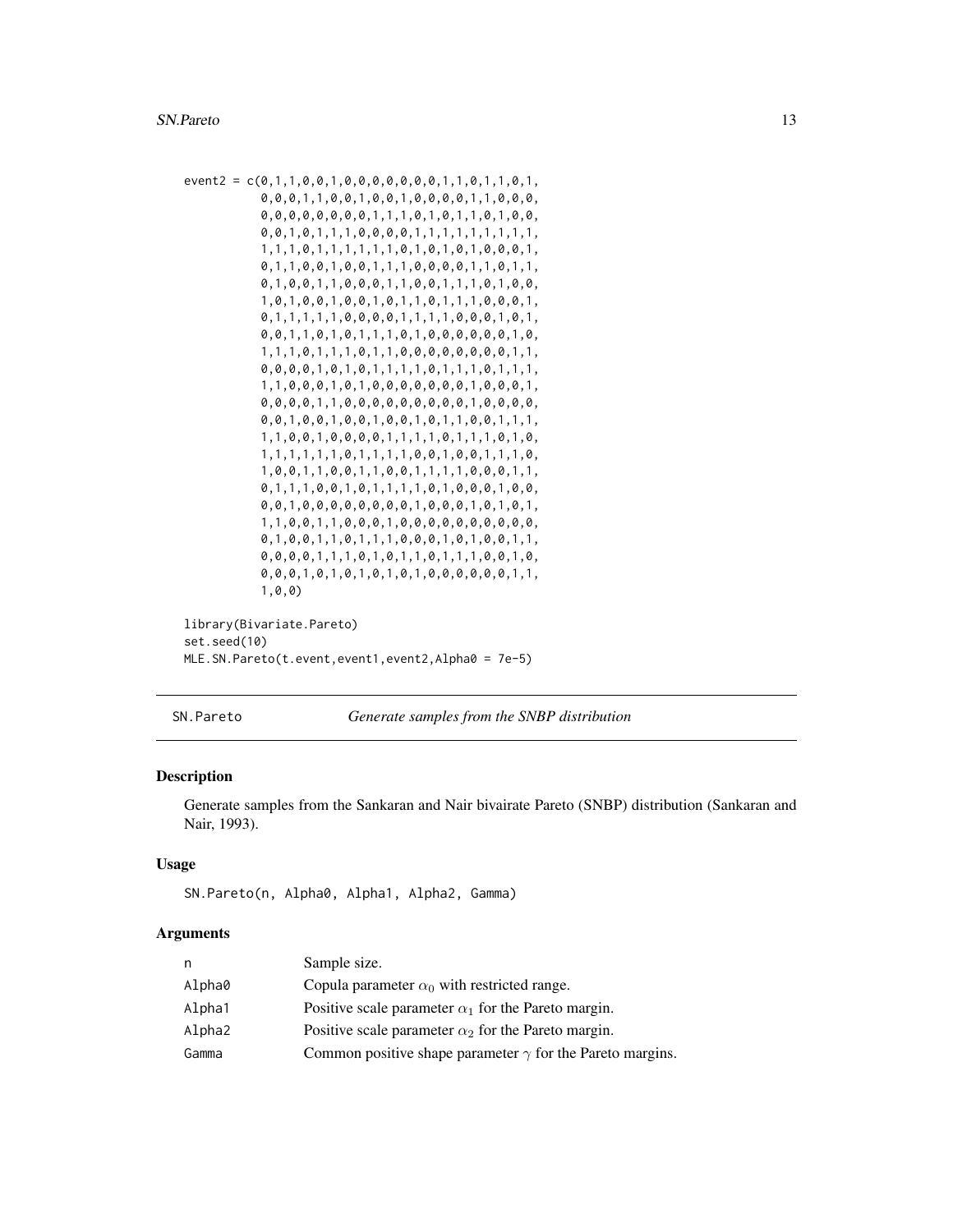#### Details

The admissible range of Alpha0  $(\alpha_0)$  is  $0 \le \alpha_0 \le (\gamma + 1)\alpha_1\alpha_2$ .

#### Value

| X is associated with the parameters Alpha1 and Gamma. |
|-------------------------------------------------------|
| Y is associated with the parameters Alpha2 and Gamma. |

#### References

Sankaran PG, Nair NU (1993), A bivariate Pareto model and its applications to reliability, Naval Research Logistics, 40(7): 1013-1020.

Shih J-H, Lee W, Sun L-H, Emura T (2019), Fitting competing risks data to bivariate Pareto models, Communications in Statistics - Theory and Methods, 48:1193-1220.

#### Examples

library(Bivariate.Pareto) SN.Pareto(5,2,1,1,1)